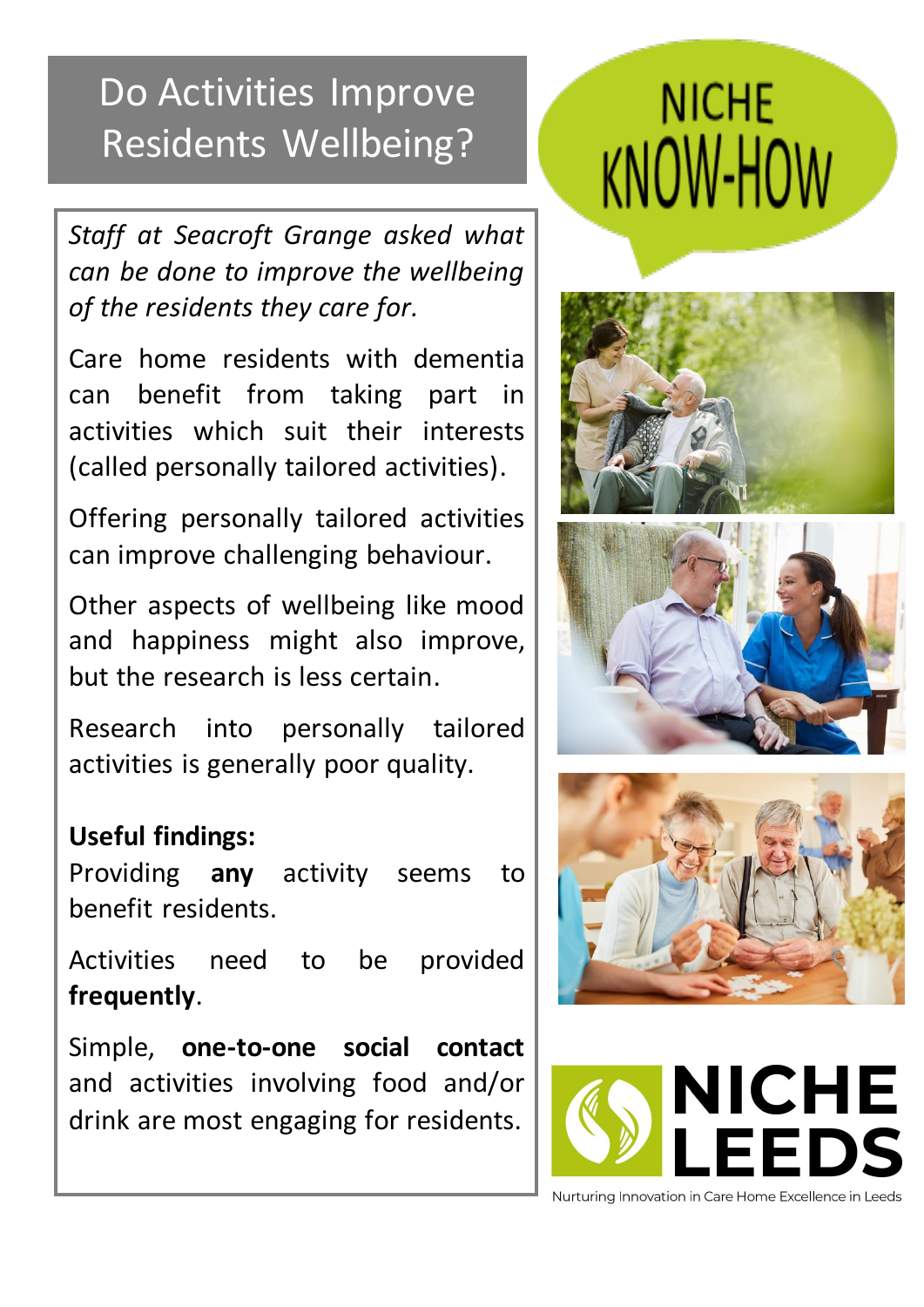#### **NICHE Read:** Personally-tailored activities can improve the wellbeing of care home residents living with dementia.

#### **Background**:

Staff at Seacroft Grange asked if there was evidence of interventions to promote wellbeing in care home residents with dementia. We found a single relevant systematic review<sup>1</sup>.

#### Context:

People with dementia who live in care homes often have little to do which is meaningful to them<sup>2</sup>. For activities to be meaningful they should match the interests of the person with dementia<sup>3</sup>. Having the opportunity to take part in meaningful activities may promote wellbeing by reducing the behavioural and psychological symptoms of dementia and improving a resident's quality of life<sup>3</sup>. Tailored activities can take many forms: delivered by care staff or external providers and include group or one to one activities.

#### Description of the systematic review:

A systematic review<sup>1</sup> brought together findings from eight studies  $4,5,6,7,8,9,10,11$  which tested whether a personally tailored activity improved care and outcomes for residents. These studies compared the tailored activities to care as usual, i.e. residents doing the same things they usually do, or activities that were not personally tailored for them. The studies were conducted in nursing homes and with 957 residents in total from the USA<sup>4;5;6;7;9;10</sup>, Australia<sup>8</sup> and the UK<sup>11</sup>. Most studies were from the USA.

The systematic review included studies that recorded residents' interests or preferences for activities, and the way that activities were tailored to a resident's interests. Studies looked at different aspects of wellbeing: improving quality of life, mood and engagement or reducing agitation. This "NICHE Read" presents the main findings of the review.

#### **Evidence of what changed**:

#### Personally tailored activities can reduce challenging behaviour

Seven studies<sup>4;5;6;7;8;10;11</sup> considered whether tailored activities improve challenging behaviour. The results of six of these studies were combined<sup>4;5;6;7;8;11</sup> and showed that challenging behaviour can be improved. The evidence however was poor quality. The beneficial effect of tailored activities was seen in studies where the comparison group did *no* activities. When other (impersonalised) activities were available, little or no difference was seen between tailored and non-tailored groups.

#### No evidence that quality of life is improved.

Only one of the eight studies<sup>11</sup> looked at the quality of life of residents. Quality of life is usually measured using questionnaires. These can't always be completed by residents, and so sometimes someone else who knows the resident well, such as a member of staff will answer the questions for the resident. When staff were asked, they thought that quality of life was worse in those residents receiving tailored activities. Residents who were able to answer questionnaires themselves did not think that their quality of life had improved.

#### Limited evidence that positive emotions (such as happiness) can be enhanced but tailored activities may not reduce negative emotions (such as being angry or anxious).

Six studies<sup>4;5;6;7;8;10</sup> looked at whether feeling positive could be enhanced and/or whether negative feelings could be reduced. The results were combined and the evidence suggests that people might feel more positive after tailored activity. The studies were very low quality and there is uncertainty about whether these benefits were a result of the activities exists. Studies indicated there was little or no improvement to negative emotions such as sadness, anger or anxiety.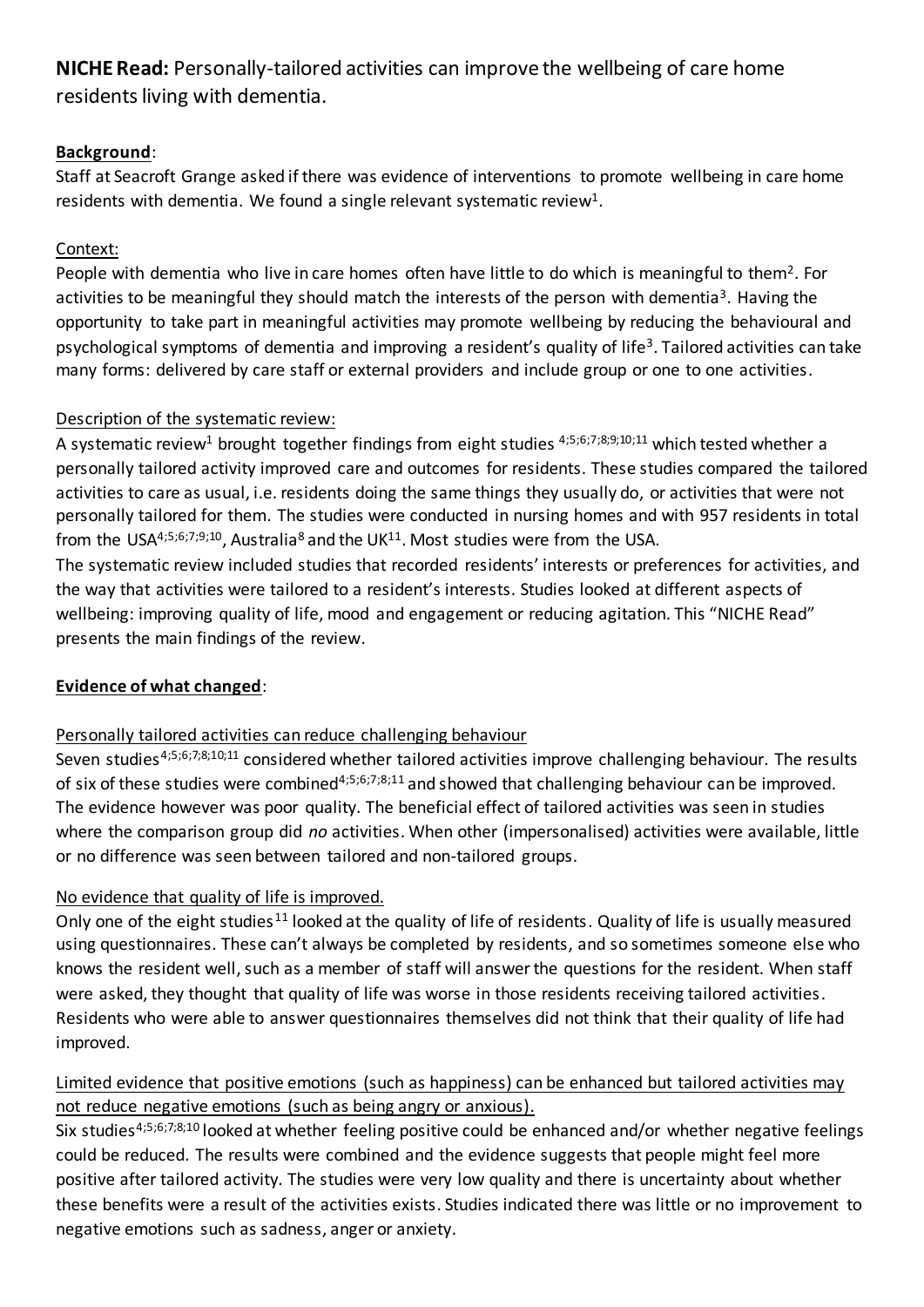#### We can't be certain that mood is lifted

The results from three studies<sup>6;7;11</sup> looking at mood and depression were combined; these were generally low quality. Whether tailored activities can lift mood and depression remains uncertain.

#### It is hard to determine whether interventions improve levels of engagement

Although three studies<sup>6;7;11</sup> looked at engagement they looked at this in different ways and so findings could not be combined. The evidence was very low quality and so the improvements seen could be related to reasons other than tailored activities.

#### We still don't know tailored activities improve sleep

Only one study<sup>9</sup> looked at the impact of tailored activities on sleep patterns, such as being awake at night or reduced daytime sleeping. There was little certainty that benefits were related to the tailored activities as the evidence was very low quality.

#### **Implementation**:

Four of the studies<sup>5;6;10;11</sup> examined factors that shape the way tailored activities might work in practice. These include factors that helped, like being able to spend time with residents as often as required, or hindered, such as the severity of a resident's dementia. One study found that residents engaged better when tailored activities were on a one-to-one basis or when food and drink featured<sup>5</sup>.

#### **The research is limited**:

Finding out what people with advanced dementia want to do in terms of activities is sometimes difficult and it can be hard to compare interventions with existing care, when care varies between homes and for different individuals.

All the research covered here contains some bias or systematic deviation from what might be the true picture – this is not unusual. Biases seen include studies not communicating in advance what they set out to do, how they will do this and their plans for analysing findings. Deciding which care homes or residents receive tailored activities, and which do not, is best done randomly and in ways that are concealed (from researchers who are collecting the data and from the homes/residents). In care home studies people sometimes die before the study completes. Consequently, data can be incomplete and/or missing.

#### **Conclusions**:

Studies varied in the ways they established whether an activity was 'meaningful' to residents, or whether they considered it at all. Researchers and caregivers could improve the quality of research and care by establishing the interests of residents before undertaking activities with them.

#### **Key points to consider:**

- $\triangleright$  Even non-tailored activities often improved challenging behaviour and residents' positive emotions.
- $\triangleright$  Dementia severity, and the level of a resident's dependency, sometimes made tailoring activities difficult – but not impossible.
- $\triangleright$  Providing activities frequently was seen as important because beneficial effects often didn't persist long after the activity finished.
- $\triangleright$  The most beneficial activities were often the most simple.
- $\triangleright$  Social interaction in any form appears to be a key element of successful activities.